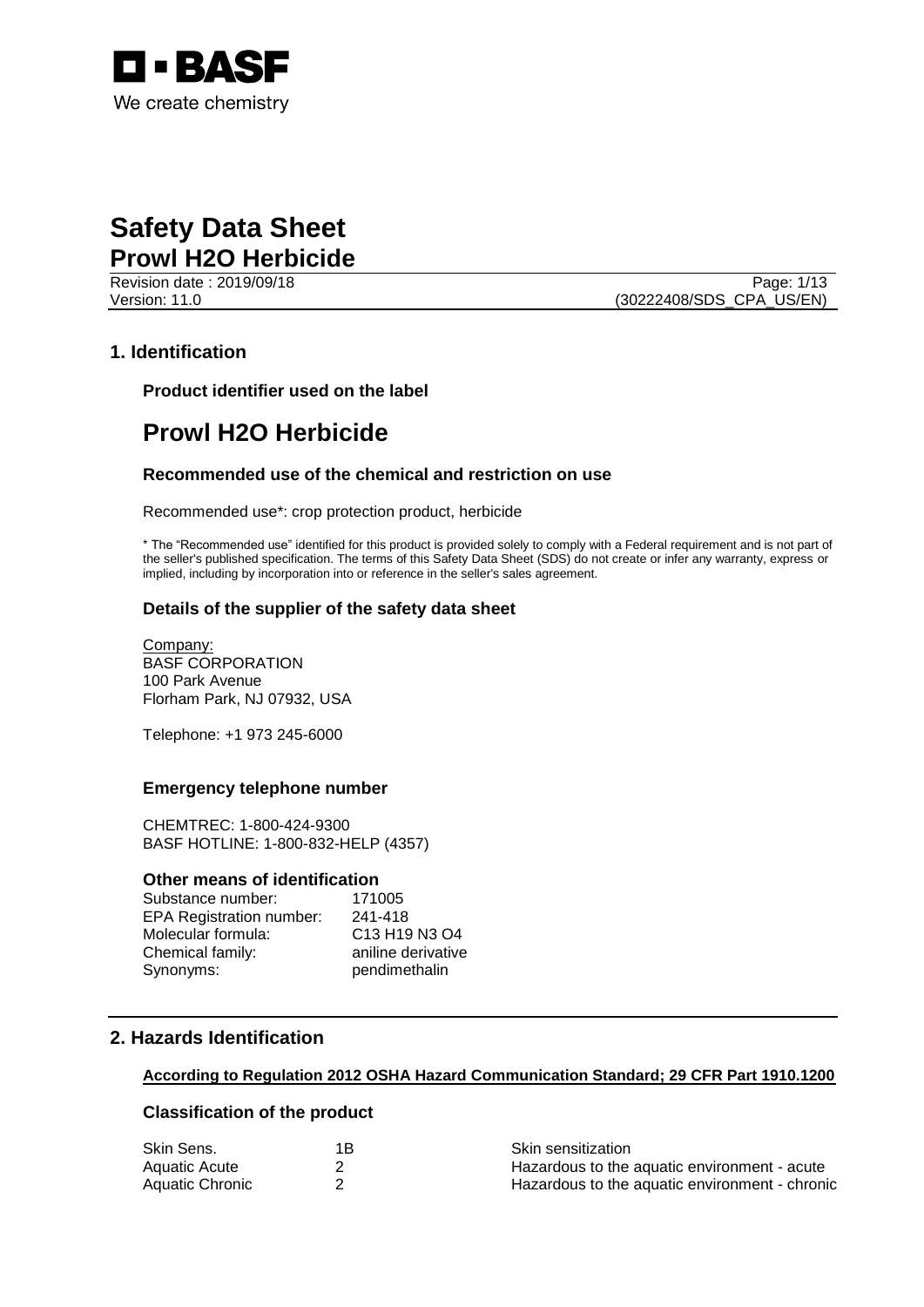#### **Label elements**

| Pictogram:                                                                                                                                       |                                                                                                                                                                                                                                                                                                                                                                                                                                                                                                                       |
|--------------------------------------------------------------------------------------------------------------------------------------------------|-----------------------------------------------------------------------------------------------------------------------------------------------------------------------------------------------------------------------------------------------------------------------------------------------------------------------------------------------------------------------------------------------------------------------------------------------------------------------------------------------------------------------|
| Signal Word:<br>Warning                                                                                                                          |                                                                                                                                                                                                                                                                                                                                                                                                                                                                                                                       |
| <b>Hazard Statement:</b><br>H317<br>H401<br>H411                                                                                                 | May cause an allergic skin reaction.<br>Toxic to aquatic life.<br>Toxic to aquatic life with long lasting effects.                                                                                                                                                                                                                                                                                                                                                                                                    |
| <b>Precautionary Statement:</b><br>P <sub>101</sub><br>P102<br>P <sub>103</sub>                                                                  | If medical advice is needed, have product container or label at hand.<br>Keep out of reach of children.<br>Read label before use.                                                                                                                                                                                                                                                                                                                                                                                     |
| Precautionary Statements (Prevention):<br>P <sub>280</sub><br>P271<br>P273<br>P261<br>P <sub>264</sub>                                           | Wear protective gloves.<br>Use only outdoors or in a well-ventilated area.<br>Avoid release to the environment.<br>Avoid breathing dust/fume/gas/mist/vapours/spray.<br>Wash with plenty of water and soap thoroughly after handling.                                                                                                                                                                                                                                                                                 |
| Precautionary Statements (Response):<br>P312<br>$P305 + P351 + P338$<br>$P304 + P340$<br>$P303 + P352$<br>$P333 + P311$<br>P391<br>$P332 + P313$ | Call a POISON CENTER or doctor/physician if you feel unwell.<br>IF IN EYES: Rinse cautiously with water for several minutes. Remove<br>contact lenses, if present and easy to do. Continue rinsing.<br>IF INHALED: Remove person to fresh air and keep comfortable for<br>breathing.<br>IF ON SKIN (or hair): Wash with plenty of soap and water.<br>If skin irritation or rash occurs: Call a POISON CENTER or<br>doctor/physician.<br>Collect spillage.<br>If skin irritation occurs: Get medical advice/attention. |
| P362 + P364<br>$P337 + P311$<br>Precautionary Statements (Storage):<br>P403 + P233                                                               | Take off contaminated clothing and wash it before reuse.<br>If eye irritation persists: Call a POISON CENTER or doctor/physician.<br>Store in a well-ventilated place. Keep container tightly closed.                                                                                                                                                                                                                                                                                                                 |
| P405<br>Precautionary Statements (Disposal):<br>P501                                                                                             | Store locked up.<br>Dispose of contents/container to hazardous or special waste collection<br>point.                                                                                                                                                                                                                                                                                                                                                                                                                  |

### **3. Composition / Information on Ingredients**

**According to Regulation 2012 OSHA Hazard Communication Standard; 29 CFR Part 1910.1200**

| <b>CAS Number</b> | Weight % | <b>Chemical name</b> |
|-------------------|----------|----------------------|
| 40487-42-1        | 38.7%    | pendimethalin        |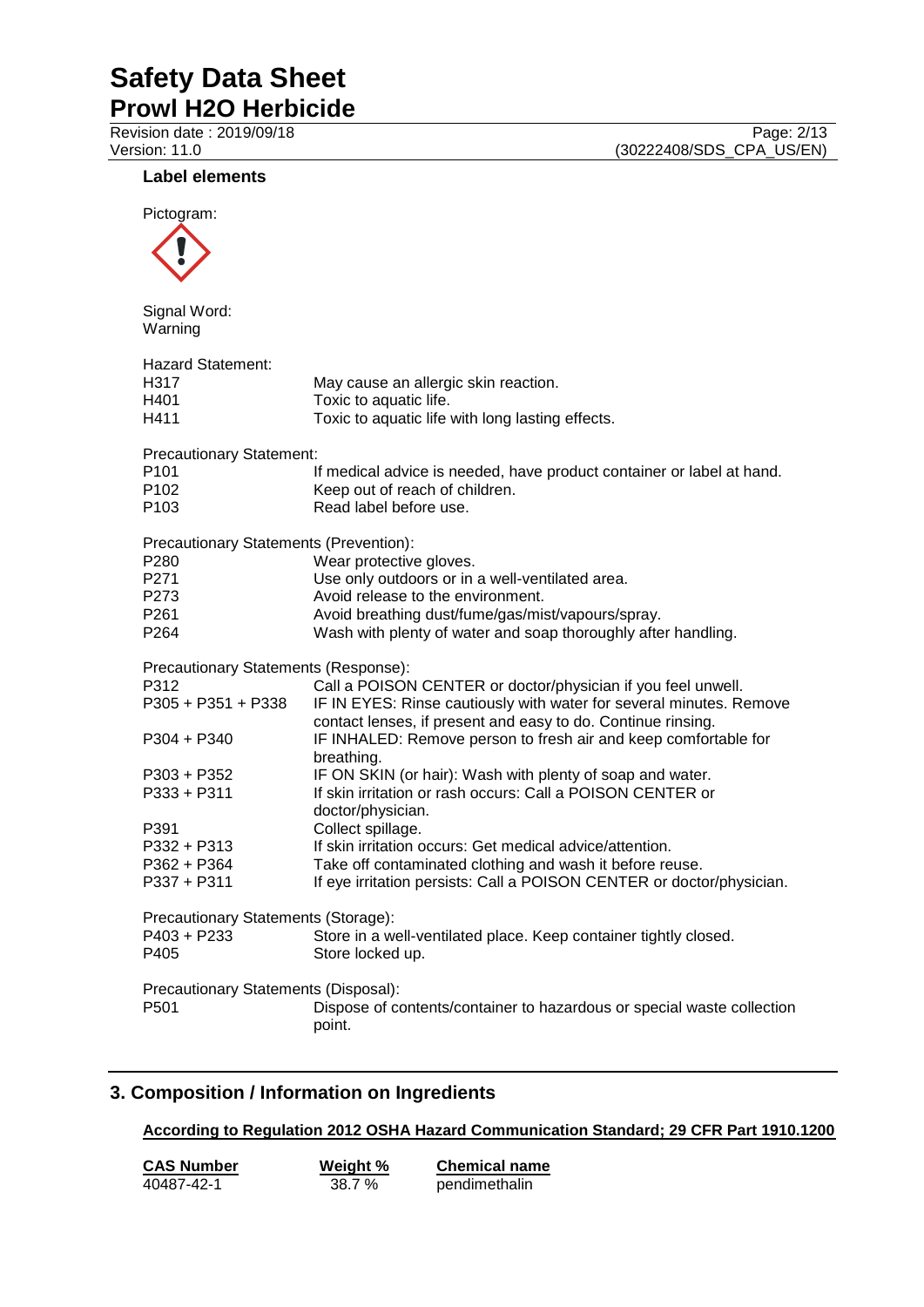**Prowl H2O Herbicide** Revision date : 2019/09/18 Page: 3/13<br>
Version: 11.0 (30222408/SDS CPA US/EN)

#### **4. First-Aid Measures**

#### **Description of first aid measures**

#### **General advice:**

First aid personnel should pay attention to their own safety. If the patient is likely to become unconscious, place and transport in stable sideways position (recovery position). Immediately remove contaminated clothing.

#### **If inhaled:**

Keep patient calm, remove to fresh air, seek medical attention.

#### **If on skin:**

Immediately wash thoroughly with soap and water, seek medical attention.

#### **If in eyes:**

Wash affected eyes for at least 15 minutes under running water with eyelids held open, consult an eye specialist.

#### **If swallowed:**

Immediately rinse mouth and then drink 200-300 ml of water, seek medical attention.

#### **Most important symptoms and effects, both acute and delayed**

Symptoms: orange-red coloured urine caused by dye (not associated with methemoglobinemia) Additional information on symptoms and effects may be included in the GHS labeling phrases available in Section 2 and in the Toxicological assessments available in Section 11., (Further) symptoms and / or effects are not known so far

#### **Indication of any immediate medical attention and special treatment needed**

Note to physician<br>Treatment:

Treat according to symptoms (decontamination, vital functions), no known specific antidote.

#### **5. Fire-Fighting Measures**

#### **Extinguishing media**

Suitable extinguishing media: foam, dry powder, carbon dioxide, water spray

#### **Special hazards arising from the substance or mixture**

Hazards during fire-fighting:

carbon monoxide, carbon dioxide, nitrogen dioxide, nitrogen oxide, To be archived: Hydrocarbons, If product is heated above decomposition temperature, toxic vapours will be released. The substances/groups of substances mentioned can be released in case of fire.

#### **Advice for fire-fighters**

Protective equipment for fire-fighting: Firefighters should be equipped with self-contained breathing apparatus and turn-out gear.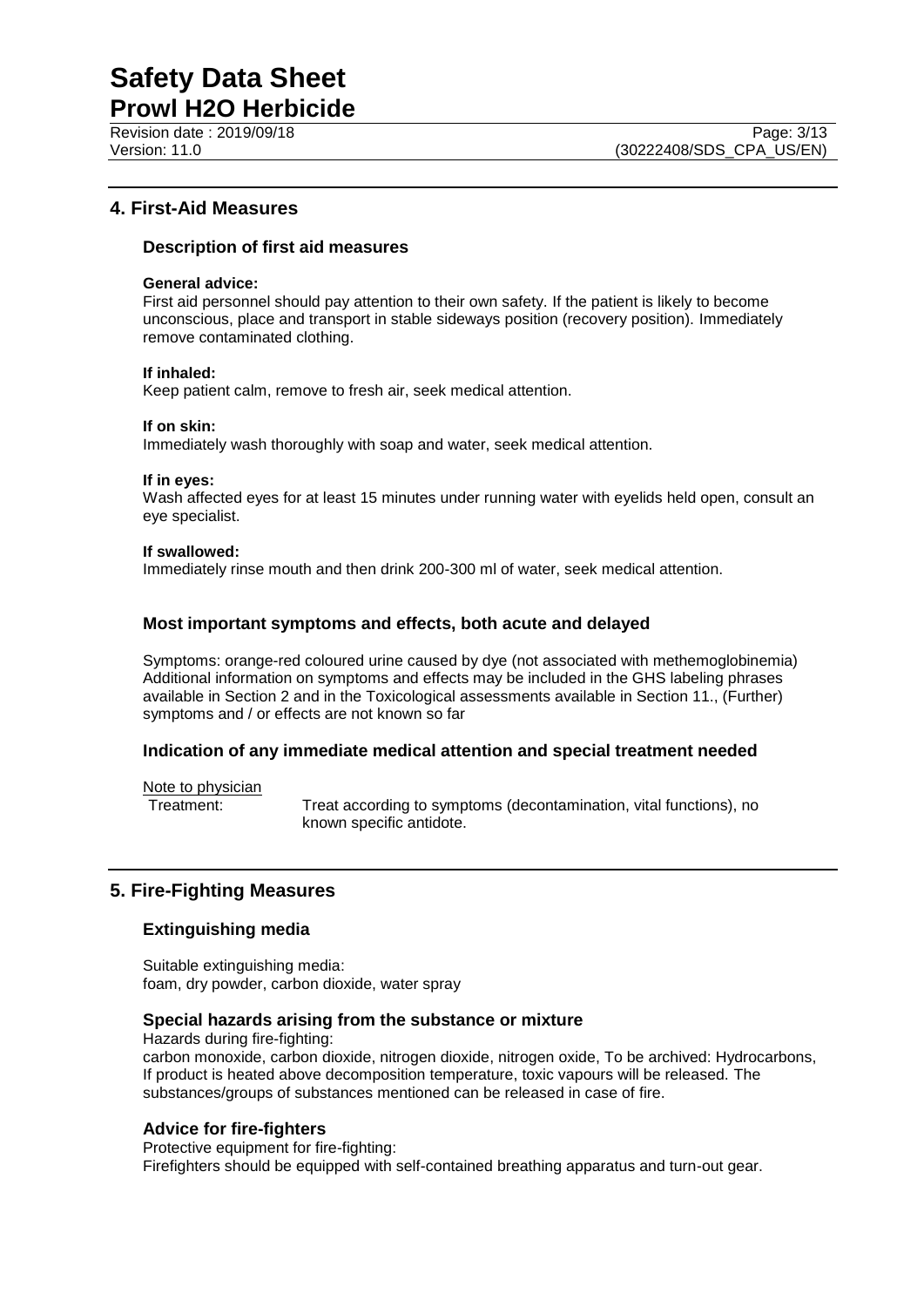Revision date : 2019/09/18 Page: 4/13<br>
Version: 11.0 (30222408/SDS CPA US/EN) (30222408/SDS\_CPA\_US/EN)

#### **Further information:**

Evacuate area of all unnecessary personnel. Contain contaminated water/firefighting water. Do not allow to enter drains or waterways.

#### **6. Accidental release measures**

#### **Personal precautions, protective equipment and emergency procedures**

Take appropriate protective measures. Clear area. Shut off source of leak only under safe conditions. Extinguish sources of ignition nearby and downwind. Ensure adequate ventilation. Wear suitable personal protective clothing and equipment.

#### **Environmental precautions**

Do not discharge into the subsoil/soil. Do not discharge into drains/surface waters/groundwater. Contain contaminated water/firefighting water.

#### **Methods and material for containment and cleaning up**

Dike spillage. Pick up with suitable absorbent material. Place into suitable containers for reuse or disposal in a licensed facility. Spilled substance/product should be recovered and applied according to label rates whenever possible. If application of spilled substance/product is not possible, then spills should be contained, solidified, and placed in suitable containers for disposal. After decontamination, spill area can be washed with water. Collect wash water for approved disposal.

#### **7. Handling and Storage**

#### **Precautions for safe handling**

RECOMMENDATIONS ARE FOR MANUFACTURING, COMMERCIAL BLENDING, AND PACKAGING WORKERS. PESTICIDE APPLICATORS & WORKERS must refer to the Product Label and Directions for Use attached to the product for Agricultural Use Requirements in accordance with the EPA Worker Protection Standard 40 CFR part 170. Ensure adequate ventilation. Provide good ventilation of working area (local exhaust ventilation if necessary). Keep away from sources of ignition - No smoking. Keep container tightly sealed. Protect contents from the effects of light. Protect against heat. Protect from air. Handle and open container with care. Do not open until ready to use. Once container is opened, content should be used as soon as possible. Avoid aerosol formation. Avoid dust formation. Provide means for controlling leaks and spills. Do not return residues to the storage containers. Follow label warnings even after container is emptied. The substance/ product may be handled only by appropriately trained personnel. Avoid all direct contact with the substance/product. Avoid contact with the skin, eyes and clothing. Avoid inhalation of dusts/mists/vapours. Wear suitable personal protective clothing and equipment.

#### Protection against fire and explosion:

The relevant fire protection measures should be noted. Fire extinguishers should be kept handy. Avoid all sources of ignition: heat, sparks, open flame. Sources of ignition should be kept well clear. Avoid extreme heat. Keep away from oxidizable substances. Electrical equipment should conform to national electric code. Ground all transfer equipment properly to prevent electrostatic discharge. Electrostatic discharge may cause ignition.

#### **Conditions for safe storage, including any incompatibilities**

Segregate from incompatible substances. Segregate from foods and animal feeds. Segregate from textiles and similar materials.

Further information on storage conditions: Keep only in the original container in a cool, dry, wellventilated place away from ignition sources, heat or flame. Protect containers from physical damage. Protect against contamination. The authority permits and storage regulations must be observed. Protect from temperatures below: -5 °C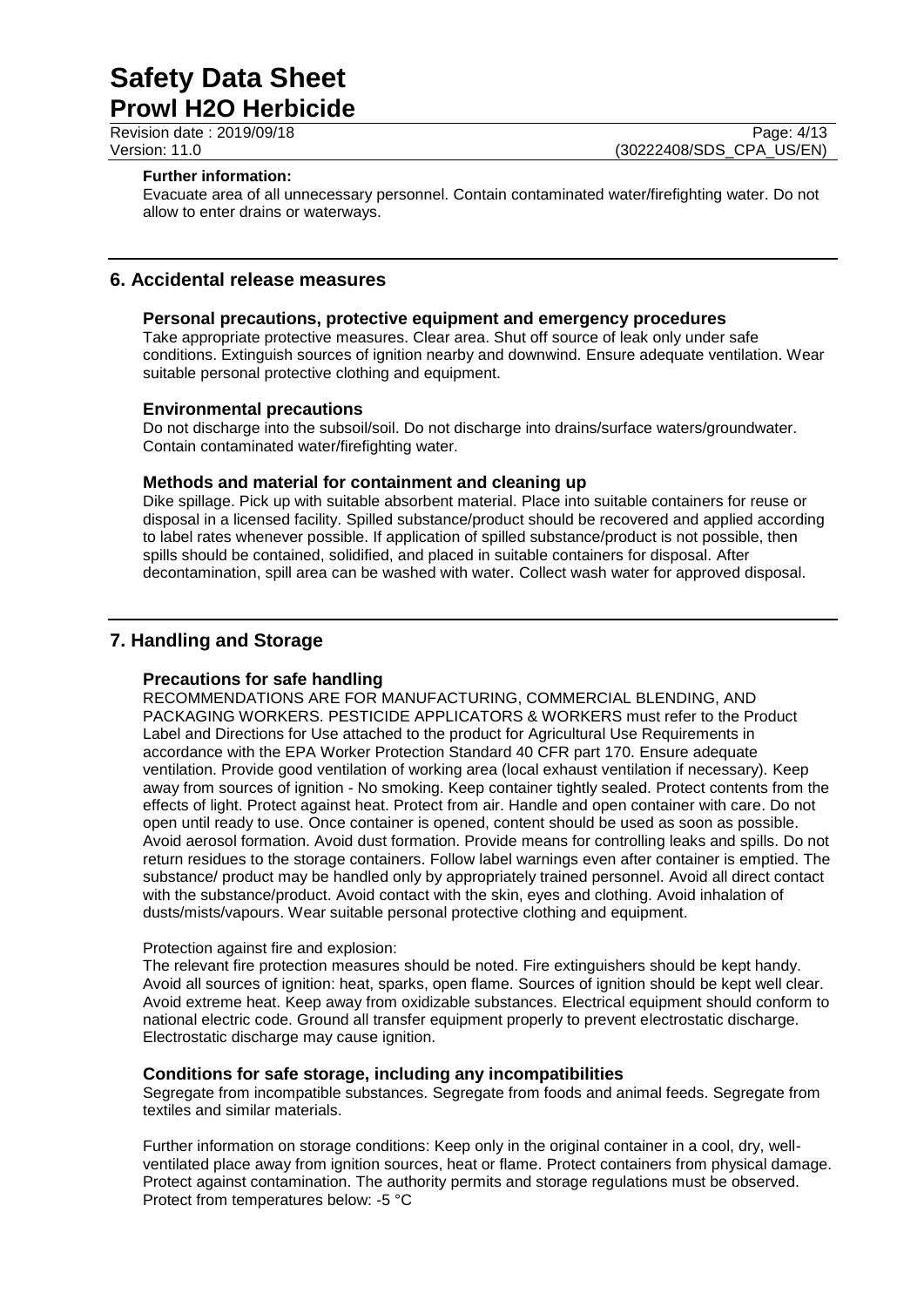Revision date : 2019/09/18 Page: 5/13<br>Version: 11.0 (30222408/SDS CPA US/EN) (30222408/SDS CPA US/EN)

Changes in the properties of the product may occur if substance/product is stored below indicated temperature for extended periods of time.

Protect from temperatures above: 40 °C

Changes in the properties of the product may occur if substance/product is stored above indicated temperature for extended periods of time.

### **8. Exposure Controls/Personal Protection**

#### **Users of a pesticidal product should refer to the product label for personal protective equipment requirements.**

No occupational exposure limits known.

#### **Advice on system design:**

Whenever possible, engineering controls should be used to minimize the need for personal protective equipment.

#### **Personal protective equipment**

#### **RECOMMENDATIONS FOR MANUFACTURING, COMMERCIAL BLENDING, AND PACKAGING WORKERS:**

#### **Respiratory protection:**

Wear respiratory protection if ventilation is inadequate. Wear a NIOSH-certified (or equivalent) TC23C Chemical/Mechanical type filter system to remove a combination of particles, gas and vapours. For situations where the airborne concentrations may exceed the level for which an air purifying respirator is effective, or where the levels are unknown or Immediately Dangerous to Life or Health (IDLH), use NIOSH-certified full facepiece pressure demand self-contained breathing apparatus (SCBA) or a full facepiece pressure demand supplied-air respirator (SAR) with escape provisions.

#### **Hand protection:**

Chemical resistant protective gloves, Protective glove selection must be based on the user's assessment of the workplace hazards.

#### **Eye protection:**

Safety glasses with side-shields. Tightly fitting safety goggles (chemical goggles). Wear face shield if splashing hazard exists.

#### **Body protection:**

Body protection must be chosen depending on activity and possible exposure, e.g. head protection, apron, protective boots, chemical-protection suit.

#### **General safety and hygiene measures:**

Wear long sleeved work shirt and long work pants in addition to other stated personal protective equipment. Work place should be equipped with a shower and an eye wash. Handle in accordance with good industrial hygiene and safety practice. Personal protective equipment should be decontaminated prior to reuse. Gloves must be inspected regularly and prior to each use. Replace if necessary (e.g. pinhole leaks). Take off immediately all contaminated clothing. Store work clothing separately. Hands and/or face should be washed before breaks and at the end of the shift. No eating, drinking, smoking or tobacco use at the place of work. Keep away from food, drink and animal feeding stuffs.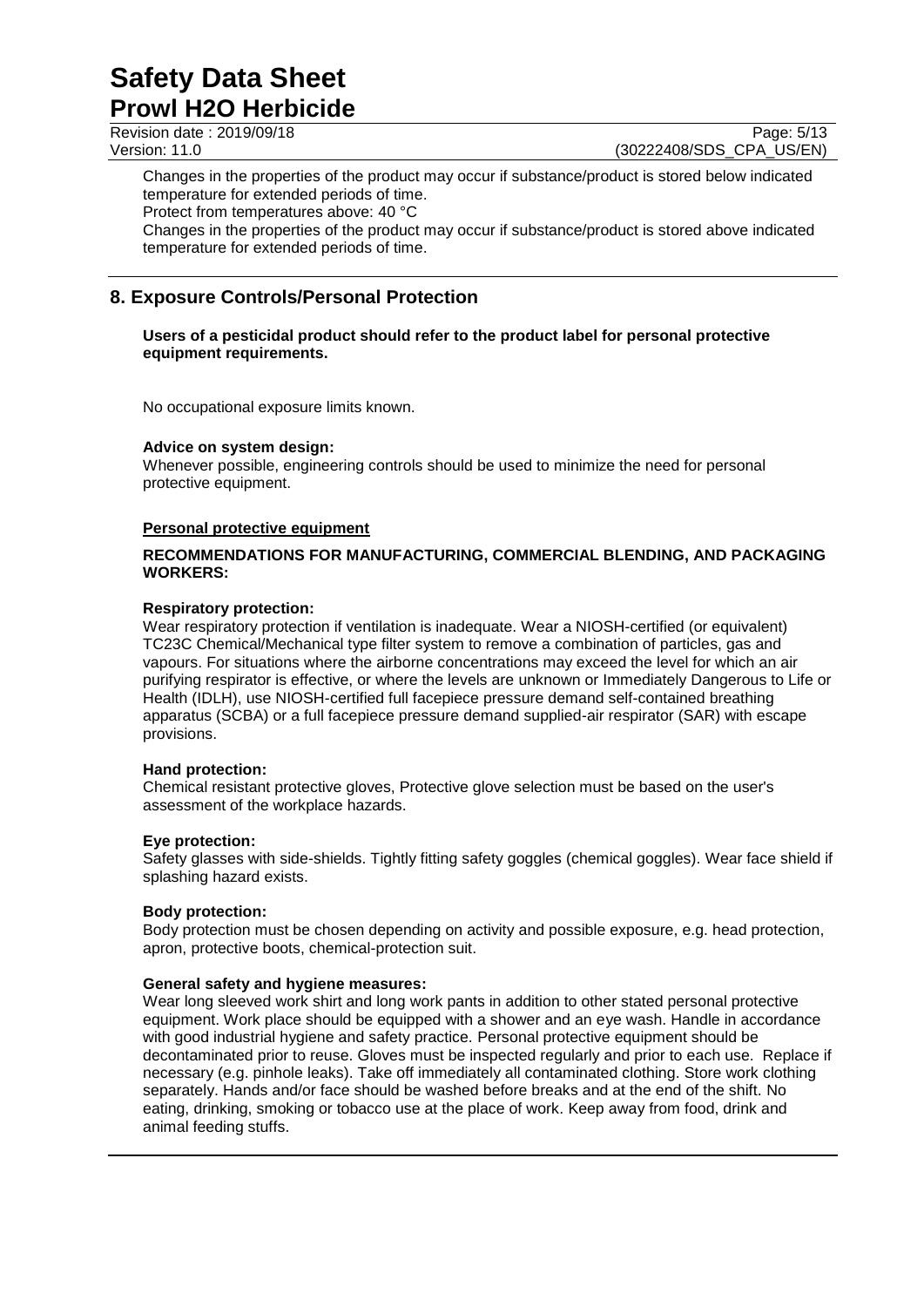**Prowl H2O Herbicide**

### **9. Physical and Chemical Properties**

| Form:<br>Odour:<br>Odour threshold:<br>Colour:<br>pH value: | liquid<br>faint odour, nutty<br>Not determined due to potential health hazard by inhalation.<br>yellow to brown<br>approx. 7 - 9<br>(21 °C)<br>(measured with the undiluted<br>substance) |                |
|-------------------------------------------------------------|-------------------------------------------------------------------------------------------------------------------------------------------------------------------------------------------|----------------|
| Melting point:                                              | approx. 0 °C<br>Information applies to the solvent.                                                                                                                                       |                |
| Flash point:                                                | $>230$ °F                                                                                                                                                                                 |                |
| Flammability:                                               | not highly flammable                                                                                                                                                                      |                |
| Lower explosion limit:                                      | As a result of our experience with this                                                                                                                                                   |                |
|                                                             | product and our knowledge of its                                                                                                                                                          |                |
|                                                             | composition we do not expect any                                                                                                                                                          |                |
|                                                             | hazard as long as the product is used                                                                                                                                                     |                |
|                                                             | appropriately and in accordance with                                                                                                                                                      |                |
|                                                             | the intended use.                                                                                                                                                                         |                |
| Upper explosion limit:                                      | As a result of our experience with this<br>product and our knowledge of its                                                                                                               |                |
|                                                             | composition we do not expect any                                                                                                                                                          |                |
|                                                             | hazard as long as the product is used                                                                                                                                                     |                |
|                                                             | appropriately and in accordance with                                                                                                                                                      |                |
|                                                             | the intended use.                                                                                                                                                                         |                |
| Autoignition:                                               | 354 °C                                                                                                                                                                                    | (DIN EN 14522) |
| SADT:                                                       | $>75^{\circ}$ C                                                                                                                                                                           |                |
| Density:                                                    | approx. 9.79 lb/USg<br>(68 °F)                                                                                                                                                            |                |
| Vapour density:                                             | not applicable                                                                                                                                                                            |                |
| Partitioning coefficient n-                                 | not applicable                                                                                                                                                                            |                |
| octanol/water (log Pow):                                    |                                                                                                                                                                                           |                |
| Thermal decomposition:                                      | carbon monoxide, carbon dioxide, nitrogen dioxide, nitrogen<br>oxide, To be archived: Hydrocarbons                                                                                        |                |
|                                                             |                                                                                                                                                                                           |                |
|                                                             | Stable at ambient temperature. If product is heated above                                                                                                                                 |                |
|                                                             | decomposition temperature toxic vapours may be released.                                                                                                                                  |                |
| Viscosity, dynamic:                                         | 128 mPa.s<br>(20 °C)                                                                                                                                                                      | (OECD 114)     |
| Solubility in water:                                        | dispersible                                                                                                                                                                               |                |
| Molar mass:                                                 | 281.31 g/mol                                                                                                                                                                              |                |
| Evaporation rate:                                           | not applicable                                                                                                                                                                            |                |
| Other Information:                                          | If necessary, information on other physical and chemical<br>parameters is indicated in this section.                                                                                      |                |

#### **10. Stability and Reactivity**

#### **Reactivity**

No hazardous reactions if stored and handled as prescribed/indicated.

Oxidizing properties: not fire-propagating

#### **Chemical stability**

The product is stable if stored and handled as prescribed/indicated.

#### **Possibility of hazardous reactions**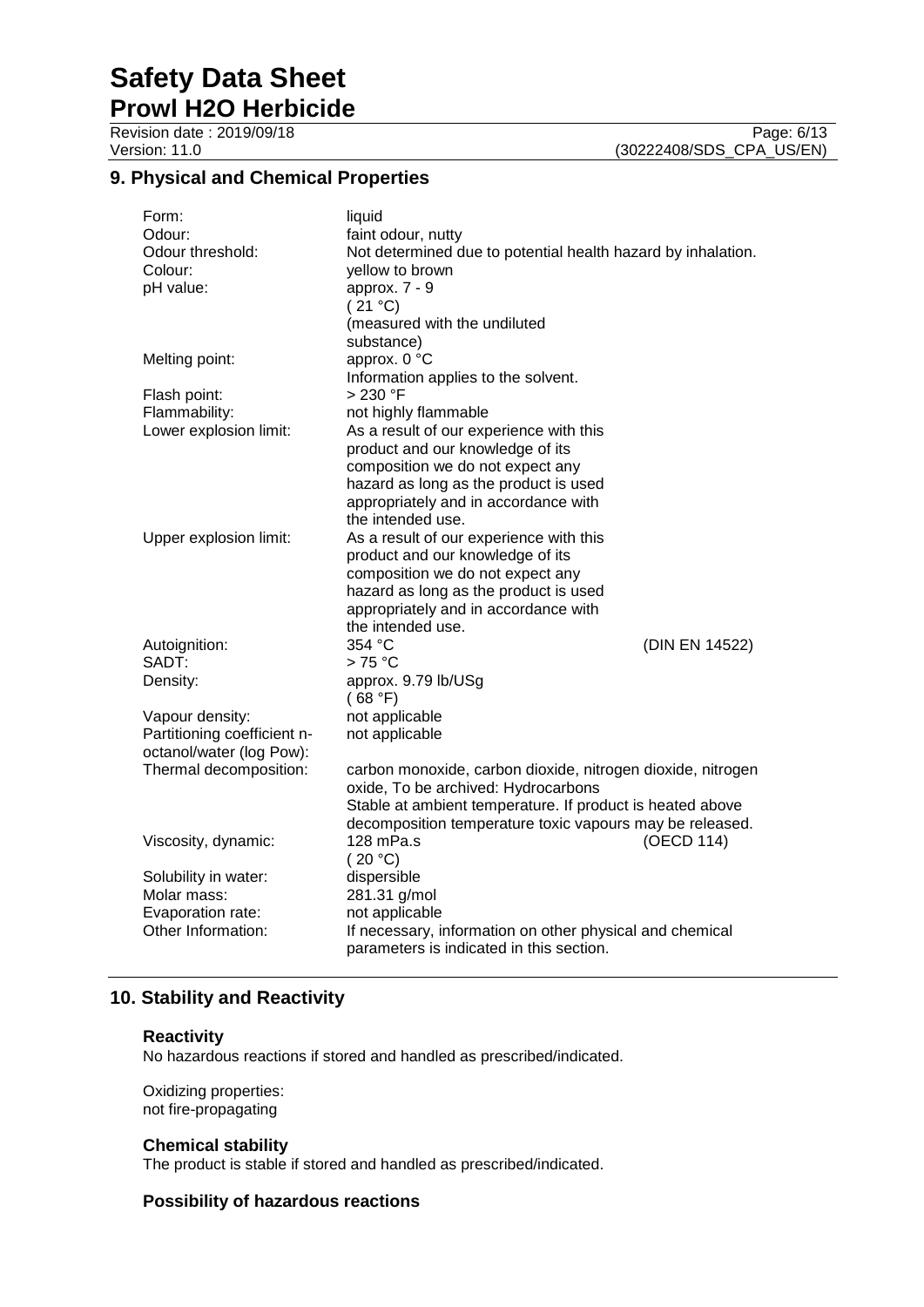### **Prowl H2O Herbicide**

Revision date : 2019/09/18 Page: 7/13<br>
Version: 11.0 (30222408/SDS CPA US/EN) (30222408/SDS CPA US/EN)

The product is chemically stable.

Hazardous polymerization will not occur. No hazardous reactions if stored and handled as prescribed/indicated.

#### **Conditions to avoid**

Avoid all sources of ignition: heat, sparks, open flame. Avoid prolonged storage. Avoid electro-static discharge. Avoid contamination. Avoid prolonged exposure to extreme heat. Avoid extreme temperatures.

#### **Incompatible materials**

strong acids, strong bases, strong oxidizing agents

#### **Hazardous decomposition products**

Decomposition products:

No hazardous decomposition products if stored and handled as prescribed/indicated., Prolonged thermal loading can result in products of degradation being given off.

Thermal decomposition:

Possible thermal decomposition products:

carbon monoxide, carbon dioxide, nitrogen dioxide, nitrogen oxide, To be archived: Hydrocarbons Stable at ambient temperature. If product is heated above decomposition temperature toxic vapours may be released.

#### **11. Toxicological information**

#### **Primary routes of exposure**

Routes of entry for solids and liquids are ingestion and inhalation, but may include eye or skin contact. Routes of entry for gases include inhalation and eye contact. Skin contact may be a route of entry for liquefied gases.

#### **Acute Toxicity/Effects**

#### Acute toxicity

Assessment of acute toxicity: Relatively nontoxic after single ingestion. Relatively nontoxic after short-term inhalation. Relatively nontoxic after short-term skin contact.

**Oral** 

Type of value: LD50 Species: rat (male/female) Value: > 5,000 mg/kg (OECD Guideline 401)

Inhalation Type of value: LC50 Species: rat (male/female) Value: > 5.23 mg/l (OECD Guideline 403) Exposure time: 4 h An aerosol was tested. No mortality was observed.

**Dermal** Type of value: LD50 Species: rat (male/female) Value: > 5,000 mg/kg (OECD Guideline 402)

Assessment other acute effects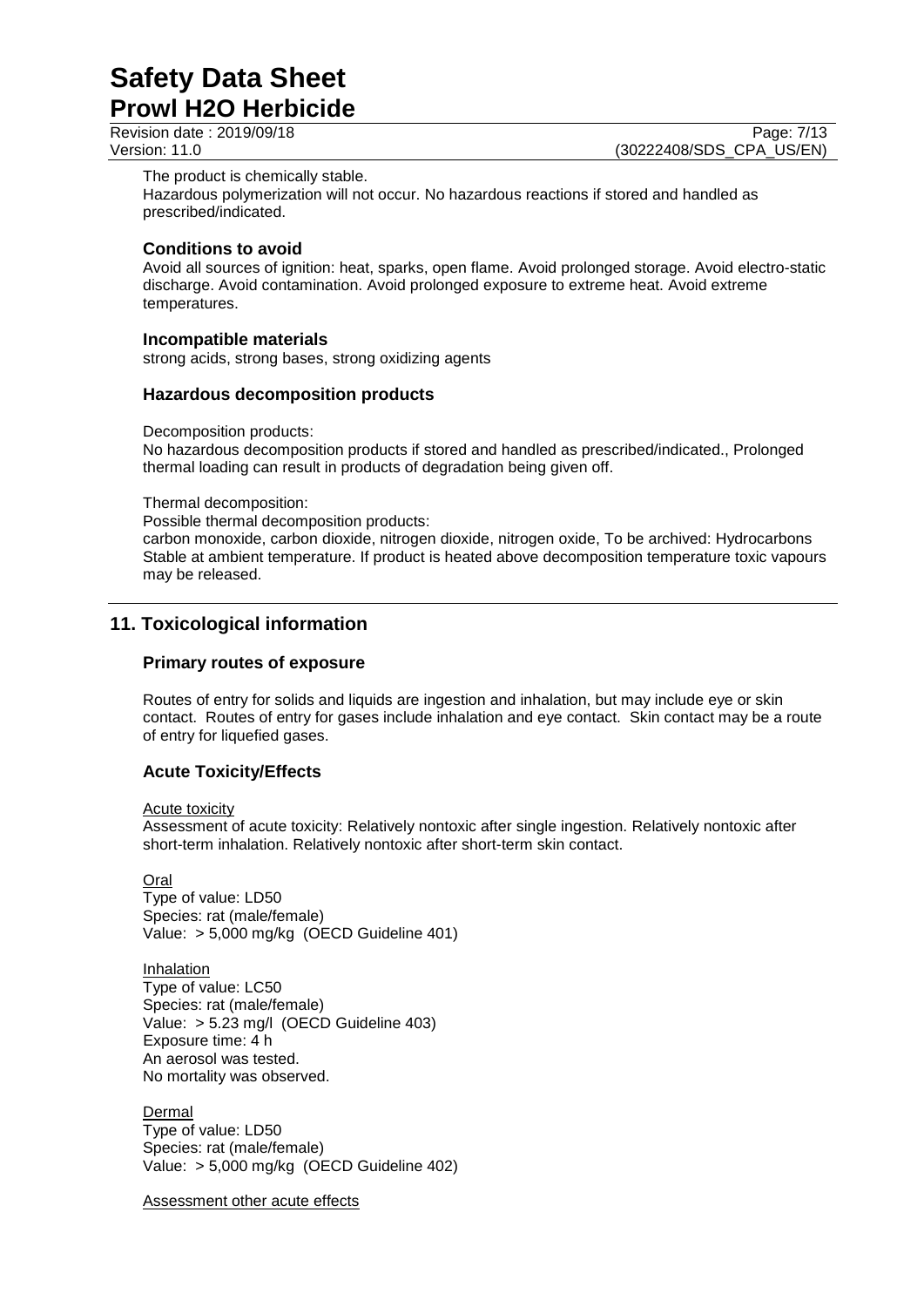Revision date : 2019/09/18 Page: 8/13<br>
Version: 11.0 (30222408/SDS CPA US/EN) (30222408/SDS\_CPA\_US/EN)

Assessment of STOT single:

Based on the available information there is no specific target organ toxicity to be expected after a single exposure.

The product has not been tested. The statement has been derived from the properties of the individual components.

#### Irritation / corrosion

Assessment of irritating effects: May cause slight but temporary irritation to the eyes. May cause slight irritation to the skin.

Skin Species: rabbit Result: Slightly irritating.

Eye Species: rabbit Result: Slightly irritating.

**Sensitization** Assessment of sensitization: Skin sensitizing effects were not observed in animal studies.

Mouse Local Lymph Node Assay (LLNA) Species: guinea pig Result: sensitizing Method: OECD Guideline 406

#### Aspiration Hazard

No aspiration hazard expected. The product has not been tested. The statement has been derived from the properties of the individual components.

#### **Chronic Toxicity/Effects**

#### Repeated dose toxicity

Assessment of repeated dose toxicity: The product has not been tested. The statement has been derived from the properties of the individual components.

#### *Information on: pendimethalin*

*Assessment of repeated dose toxicity: No substance-specific organtoxicity was observed after repeated administration to animals. Adaptive effects were observed after repeated exposure in animal studies.* ----------------------------------

#### Genetic toxicity

Assessment of mutagenicity: The product has not been tested. The statement has been derived from the properties of the individual components. Mutagenicity tests revealed no genotoxic potential.

#### **Carcinogenicity**

Assessment of carcinogenicity: The product has not been tested. The statement has been derived from the properties of the individual components.

#### *Information on: pendimethalin*

*Assessment of carcinogenicity: In long-term studies in rats the substance induced thyroid tumors. The effect is caused by an animal specific mechanism that has no human counter part. In long-term studies in mice in which the substance was given by feed, a carcinogenic effect was not observed.* ----------------------------------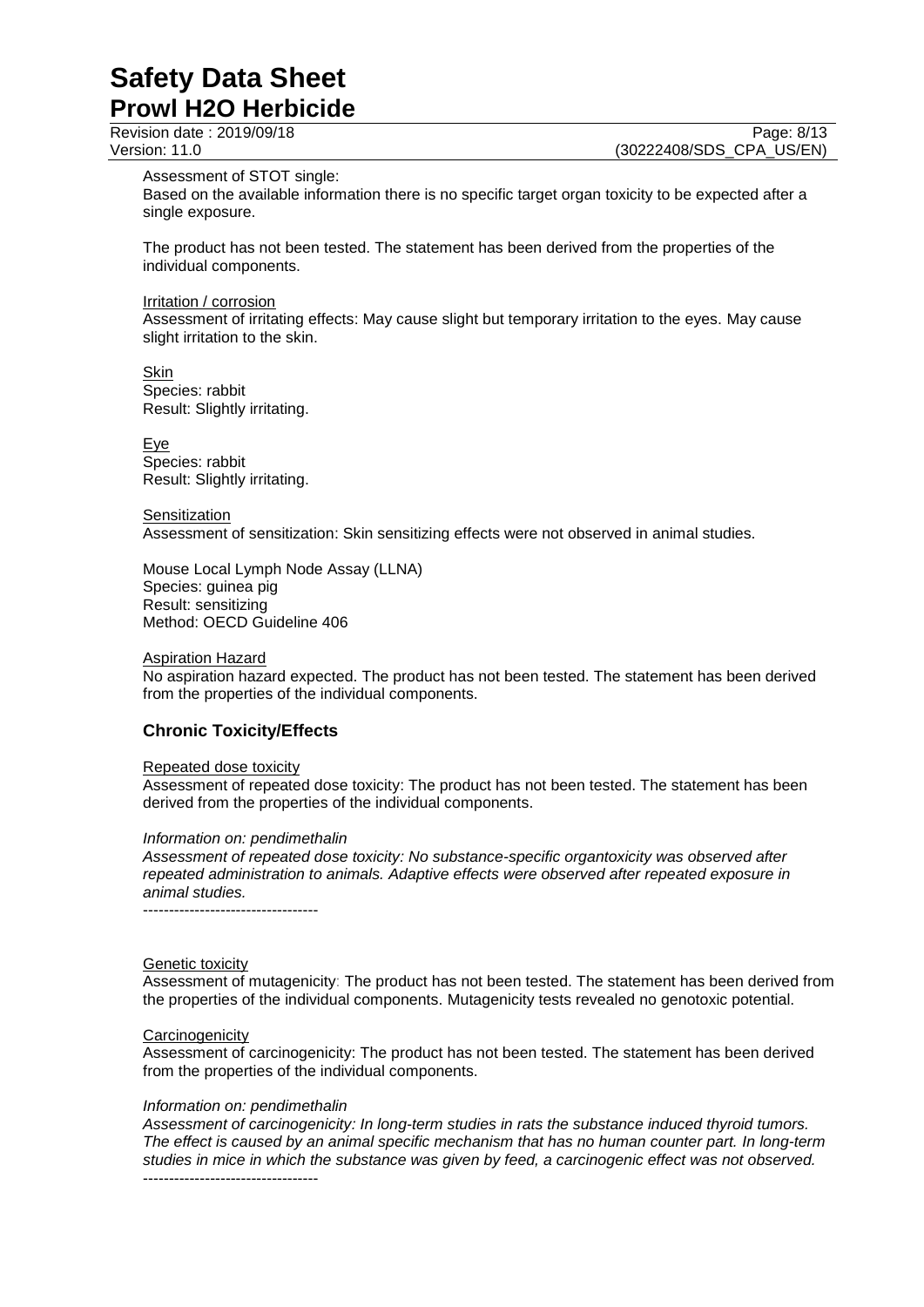Revision date : 2019/09/18 Page: 9/13<br>
Version: 11.0 (30222408/SDS CPA US/EN)

#### Reproductive toxicity

Assessment of reproduction toxicity: The product has not been tested. The statement has been derived from the properties of the individual components. The results of animal studies gave no indication of a fertility impairing effect.

#### **Teratogenicity**

Assessment of teratogenicity: The product has not been tested. The statement has been derived from the properties of the individual components. Animal studies gave no indication of a developmental toxic effect at doses that were not toxic to the parental animals.

#### Experiences in humans

Pendimethalin is a strongly orange-red compound - virtually an aniline dye. Cases have been described of of orange-yellow colouration of urine following heavy exposure of workers to the dust of pendimethalin. Despite its structure as both a nitro-compound and aromatic amine, exposure to pendimethalin is NOT associated with methemoglobinemia.

Other Information Misuse can be harmful to health.

#### **Symptoms of Exposure**

orange-red coloured urine caused by dye (not associated with methemoglobinemia) Additional information on symptoms and effects may be included in the GHS labeling phrases available in Section 2 and in the Toxicological assessments available in Section 11., (Further) symptoms and / or effects are not known so far

#### Medical conditions aggravated by overexposure

Individuals with pre-existing diseases of the respiratory system, skin or eyes may have increased susceptibility to excessive exposures.

#### **12. Ecological Information**

#### **Toxicity**

Aquatic toxicity Assessment of aquatic toxicity: Very toxic (acute effect) to aquatic organisms.

Toxicity to fish LC50 (96 h) 20.36 mg/l, Oncorhynchus mykiss (OECD Guideline 203, static)

Aquatic invertebrates EC50 (48 h) > 100 mg/l, Daphnia magna (OECD Guideline 202, part 1, static)

Aquatic plants

EC50 (72 h) 1.49 mg/l (growth rate), Pseudokirchneriella subcapitata (OECD Guideline 201)

EC50 (7 d) 19.25 mg/l (growth rate), Lemna gibba (OECD guideline 221)

No observed effect concentration (7 d) 1.0 mg/l (growth rate), Lemna gibba (OECD guideline 221)

Assessment of terrestrial toxicity Acutely harmful to terrestrial organisms.

Other terrestrial non-mammals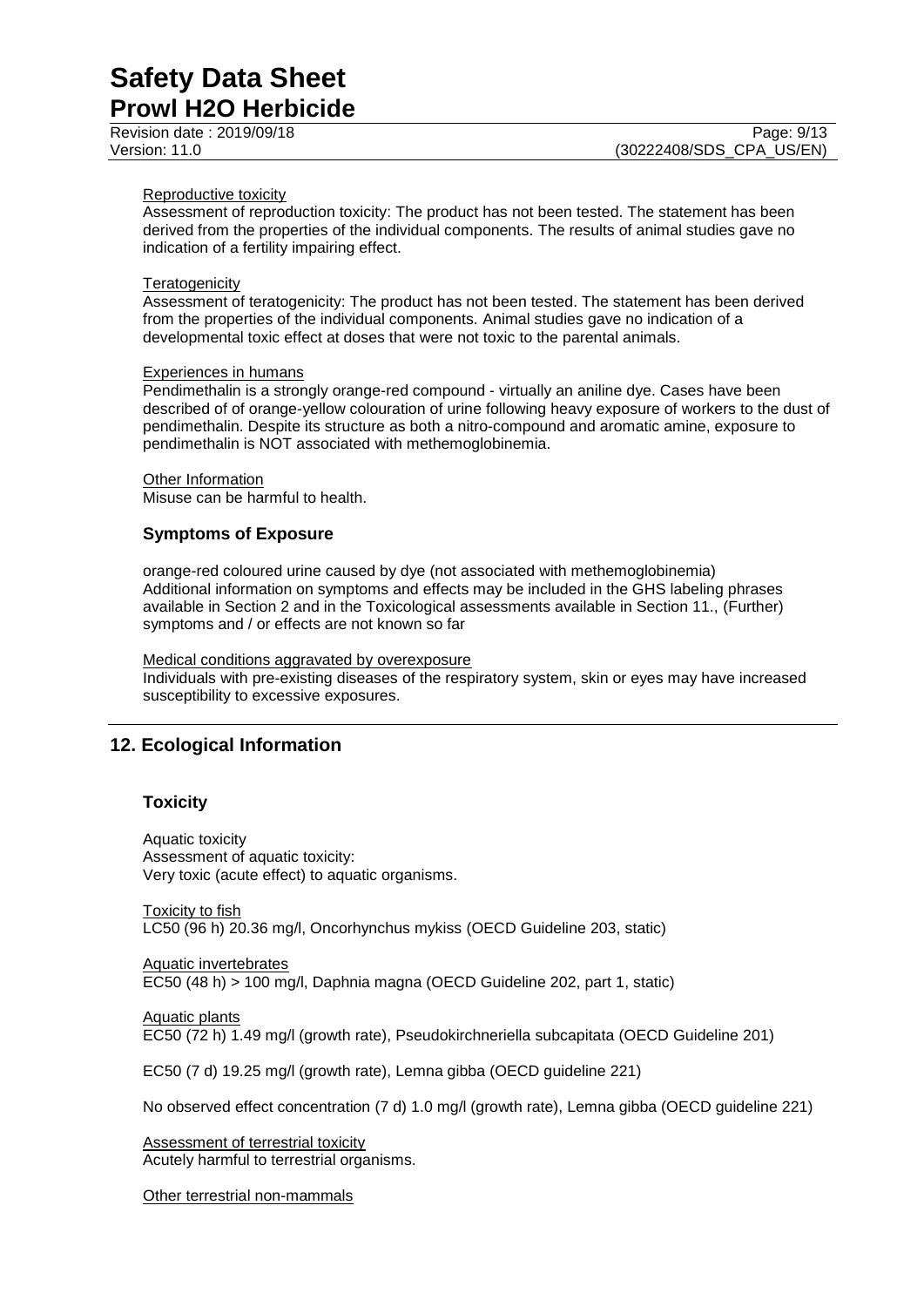Revision date : 2019/09/18 Page: 10/13<br>Version: 11.0 (30222408/SDS CPA US/EN)

*Information on: pendimethalin LD50 1,421 mg/kg, Anas platyrhynchos Acutely harmful to terrestrial organisms. LD50 49.8 ug/bee, Apis mellifera Acutely harmful to terrestrial organisms.* ----------------------------------

#### **Persistence and degradability**

#### Assessment biodegradation and elimination (H2O)

*Information on: pendimethalin*

*Not readily biodegradable (by OECD criteria).* ----------------------------------

#### **Mobility in soil**

Assessment transport between environmental compartments The product has not been tested. The statement has been derived from the properties of the individual components.

#### *Information on: pendimethalin*

*The substance will slowly evaporate into the atmosphere from the water surface. Following exposure to soil, adsorption to solid soil particles is probable, therefore contamination of groundwater is not expected.*

----------------------------------

#### **Additional information**

Other ecotoxicological advice: The ecological data given are those of the active ingredient. Do not release untreated into natural waters.

#### **13. Disposal considerations**

#### **Waste disposal of substance:**

Pesticide wastes are regulated. Improper disposal of excess pesticide, spray mix or rinsate is a violation of federal law. If pesticide wastes cannot be disposed of according to label instructions, contact the State Pesticide or Environmental Control Agency or the Hazardous Waste representative at the nearest EPA Regional Office for guidance.

#### **Container disposal:**

Rinse thoroughly at least three times (triple rinse) in accordance with EPA recommendations. Consult state or local disposal authorities for approved alternative procedures such as container recycling. Recommend crushing, puncturing or other means to prevent unauthorized use of used containers.

#### **RCRA:** D028

The waste codes are manufacturer's recommendations based on the designated use of the product. Other use and special waste disposal treatment on customer's location may require different wastecode assigments.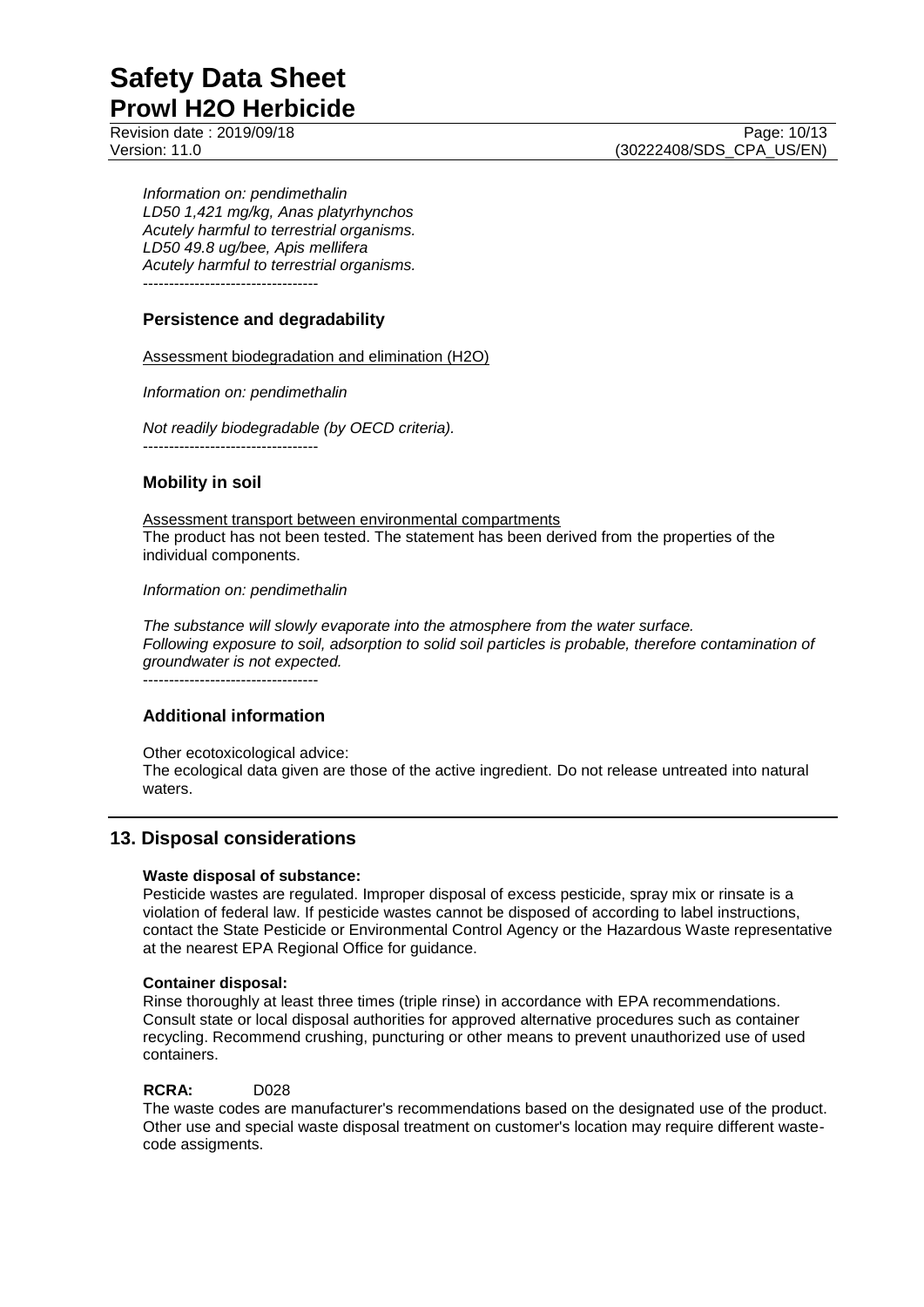**Prowl H2O Herbicide** Revision date : 2019/09/18 Page: 11/13<br>Version: 11.0 (30222408/SDS CPA US/EN)

#### **14. Transport Information**

| <b>Land transport</b> |
|-----------------------|
|                       |

USDOT

Not classified as a dangerous good under transport regulations

| Sea transport<br>IMDG                                                                                        |                                                                                                                                |
|--------------------------------------------------------------------------------------------------------------|--------------------------------------------------------------------------------------------------------------------------------|
| Hazard class:<br>Packing group:<br>ID number:<br>Hazard label:<br>Marine pollutant:<br>Proper shipping name: | 9<br>Ш<br><b>UN 3082</b><br>9. EHSM<br>YES.<br>ENVIRONMENTALLY HAZARDOUS SUBSTANCE, LIQUID,<br>N.O.S. (contains PENDIMETHALIN) |
| Air transport<br><b>IATA/ICAO</b>                                                                            |                                                                                                                                |
| Hazard class:<br>Packing group:<br>ID number:<br>Hazard label:<br>Proper shipping name:                      | 9<br>Ш<br><b>UN 3082</b><br>9, EHSM<br>ENVIRONMENTALLY HAZARDOUS SUBSTANCE, LIQUID,<br>N.O.S. (contains PENDIMETHALIN)         |

#### **Further information**

DOT: This product is regulated if the amount in a single receptacle exceeds the Reportable Quantity (RQ). Please refer to Section 15 of this MSDS for the RQ for this product.

#### **15. Regulatory Information**

#### **Federal Regulations**

#### **Registration status:**

Crop Protection TSCA, US released / exempt

Chemical TSCA, US blocked / not listed

**EPCRA 311/312 (Hazard categories):** Refer to SDS section 2 for GHS hazard classes applicable for this product.

**EPCRA 313: CAS Number Chemical name** pendimethalin

| <b>State regulations</b> |                   |                      |
|--------------------------|-------------------|----------------------|
| <b>State RTK</b>         | <b>CAS Number</b> | <b>Chemical name</b> |
| NJ.                      | 40487-42-1        | pendimethalin        |

**Safe Drinking Water & Toxic Enforcement Act, CA Prop. 65:**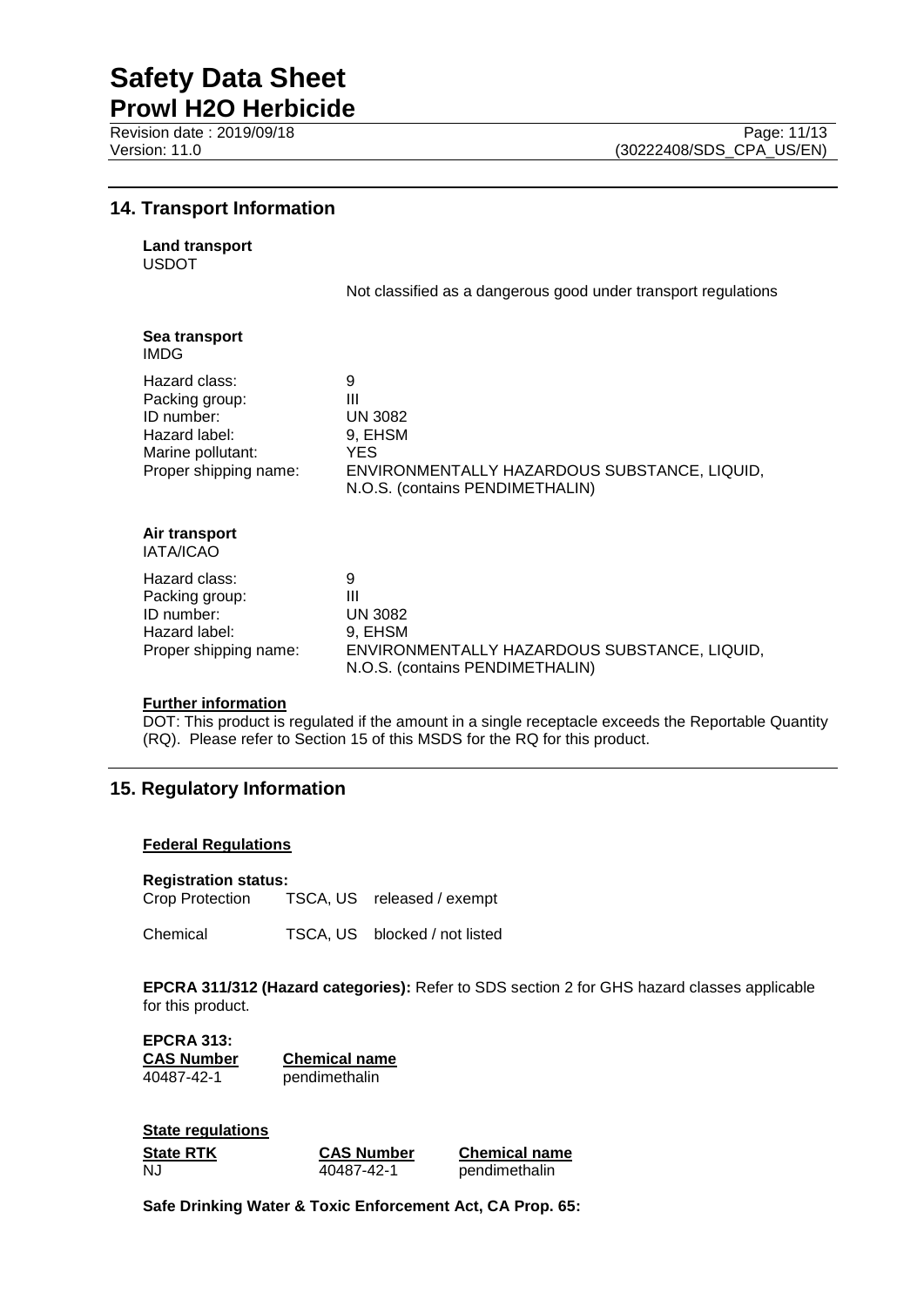Revision date : 2019/09/18 Page: 12/13<br>Version: 11.0 (30222408/SDS CPA US/EN)

#### **BASF Risk Assessment, CA Prop. 65:**

Based on an evaluation of the product's composition and the use(s), this product does not require a California Proposition 65 Warning.

#### **NFPA Hazard codes:**

Health: 1 Fire: 1 Reactivity: 1 Special:

#### **Labeling requirements under FIFRA**

This chemical is a pesticide product registered by the Environmental Protection Agency and is subject to certain labeling requirements under federal pesticide law. These requirements differ from the classification criteria and hazard information required for safety data sheets, and workplace labels of non-pesticide chemicals. Following is the hazard information as required on the pesticide label.

CAUTION: Causes eye irritation. HARMFUL IF ABSORBED THROUGH SKIN. HARMFUL IF SWALLOWED. KEEP OUT OF REACH OF CHILDREN. KEEP OUT OF REACH OF DOMESTIC ANIMALS. Avoid contact with the skin, eyes and clothing.

#### **16. Other Information**

#### **SDS Prepared by:**

BASF NA Product Regulations SDS Prepared on: 2019/09/18

We support worldwide Responsible Care® initiatives. We value the health and safety of our employees, customers, suppliers and neighbors, and the protection of the environment. Our commitment to Responsible Care is integral to conducting our business and operating our facilities in a safe and environmentally responsible fashion, supporting our customers and suppliers in ensuring the safe and environmentally sound handling of our products, and minimizing the impact of our operations on society and the environment during production, storage, transport, use and disposal of our products.

IMPORTANT: WHILE THE DESCRIPTIONS, DESIGNS, DATA AND INFORMATION CONTAINED HEREIN ARE PRESENTED IN GOOD FAITH AND BELIEVED TO BE ACCURATE , IT IS PROVIDED FOR YOUR GUIDANCE ONLY. BECAUSE MANY FACTORS MAY AFFECT PROCESSING OR APPLICATION/USE, WE RECOMMEND THAT YOU MAKE TESTS TO DETERMINE THE SUITABILITY OF A PRODUCT FOR YOUR PARTICULAR PURPOSE PRIOR TO USE. NO WARRANTIES OF ANY KIND, EITHER EXPRESSED OR IMPLIED, INCLUDING WARRANTIES OF MERCHANTABILITY OR FITNESS FOR A PARTICULAR PURPOSE, ARE MADE REGARDING PRODUCTS DESCRIBED OR DESIGNS, DATA OR INFORMATION SET FORTH, OR THAT THE PRODUCTS, DESIGNS, DATA OR INFORMATION MAY BE USED WITHOUT INFRINGING THE INTELLECTUAL PROPERTY RIGHTS OF OTHERS. IN NO CASE SHALL THE DESCRIPTIONS, INFORMATION, DATA OR DESIGNS PROVIDED BE CONSIDERED A PART OF OUR TERMS AND CONDITIONS OF SALE. FURTHER, YOU EXPRESSLY UNDERSTAND AND AGREE THAT THE DESCRIPTIONS, DESIGNS, DATA, AND INFORMATION FURNISHED BY OUR COMPANY HEREUNDER ARE GIVEN GRATIS AND WE ASSUME NO